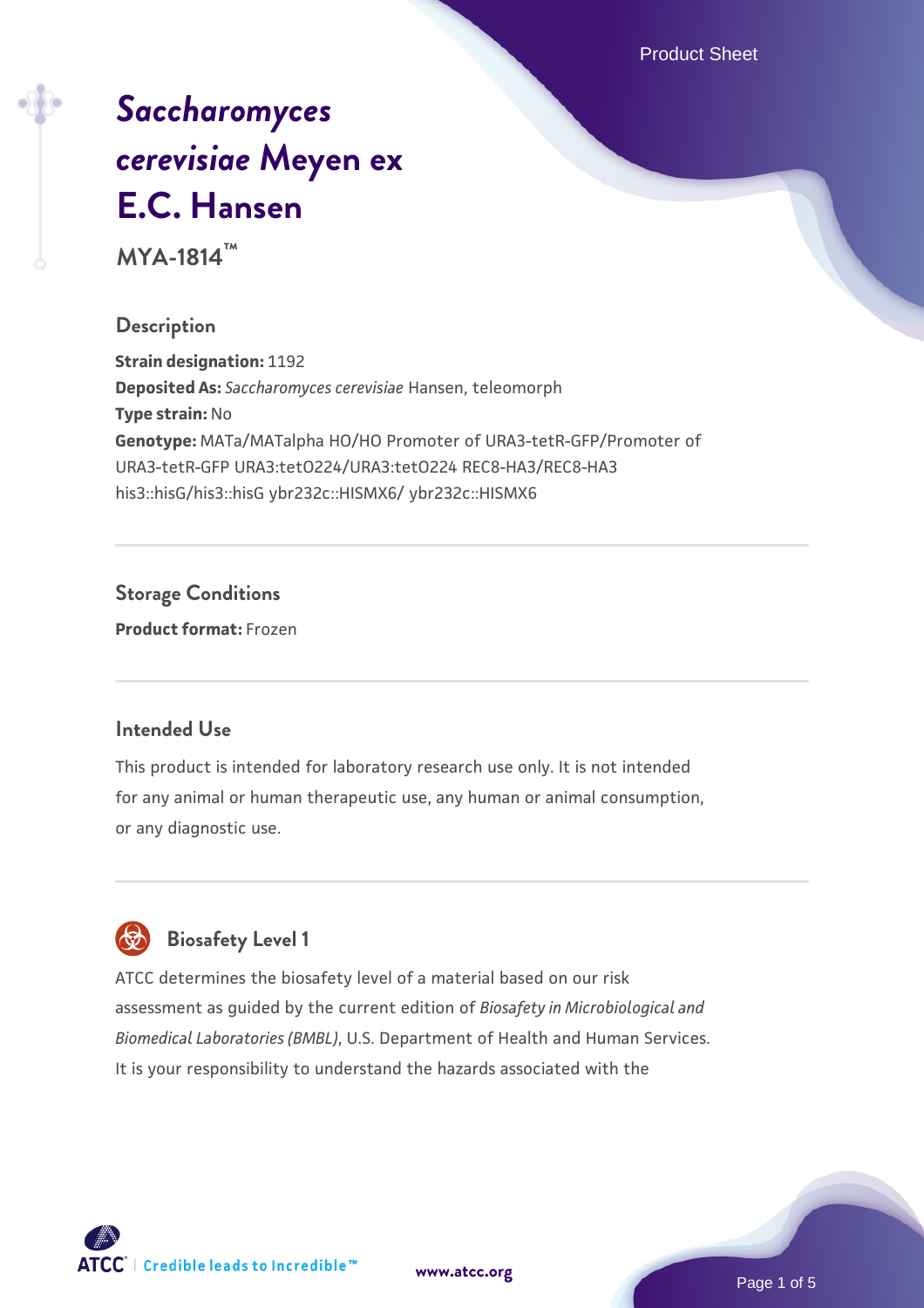## **[Saccharomyces cerevisiae](https://www.atcc.org/products/mya-1814)** [Meyen ex E.C. Hansen](https://www.atcc.org/products/mya-1814) **MYA-1814**

material per your organization's policies and procedures as well as any other applicable regulations as enforced by your local or national agencies.

ATCC highly recommends that appropriate personal protective equipment is always used when handling vials. For cultures that require storage in liquid nitrogen, it is important to note that some vials may leak when submersed in liquid nitrogen and will slowly fill with liquid nitrogen. Upon thawing, the conversion of the liquid nitrogen back to its gas phase may result in the vial exploding or blowing off its cap with dangerous force creating flying debris. Unless necessary, ATCC recommends that these cultures be stored in the vapor phase of liquid nitrogen rather than submersed in liquid nitrogen.

# **Certificate of Analysis**

For batch-specific test results, refer to the applicable certificate of analysis that can be found at www.atcc.org.

# **Growth Conditions**

**Medium:**  [ATCC Medium 1245: YEPD](https://www.atcc.org/-/media/product-assets/documents/microbial-media-formulations/1/2/4/5/atcc-medium-1245.pdf?rev=705ca55d1b6f490a808a965d5c072196) **Temperature:** 25°C

# **Handling Procedures**

Frozen vials should either be thawed immediately or stored in liquid nitro gen. If liquid nitrogen storage facilities are not available, frozen vials may be stored at or below -70°C. **Do not under any circumstance store frozen vials**



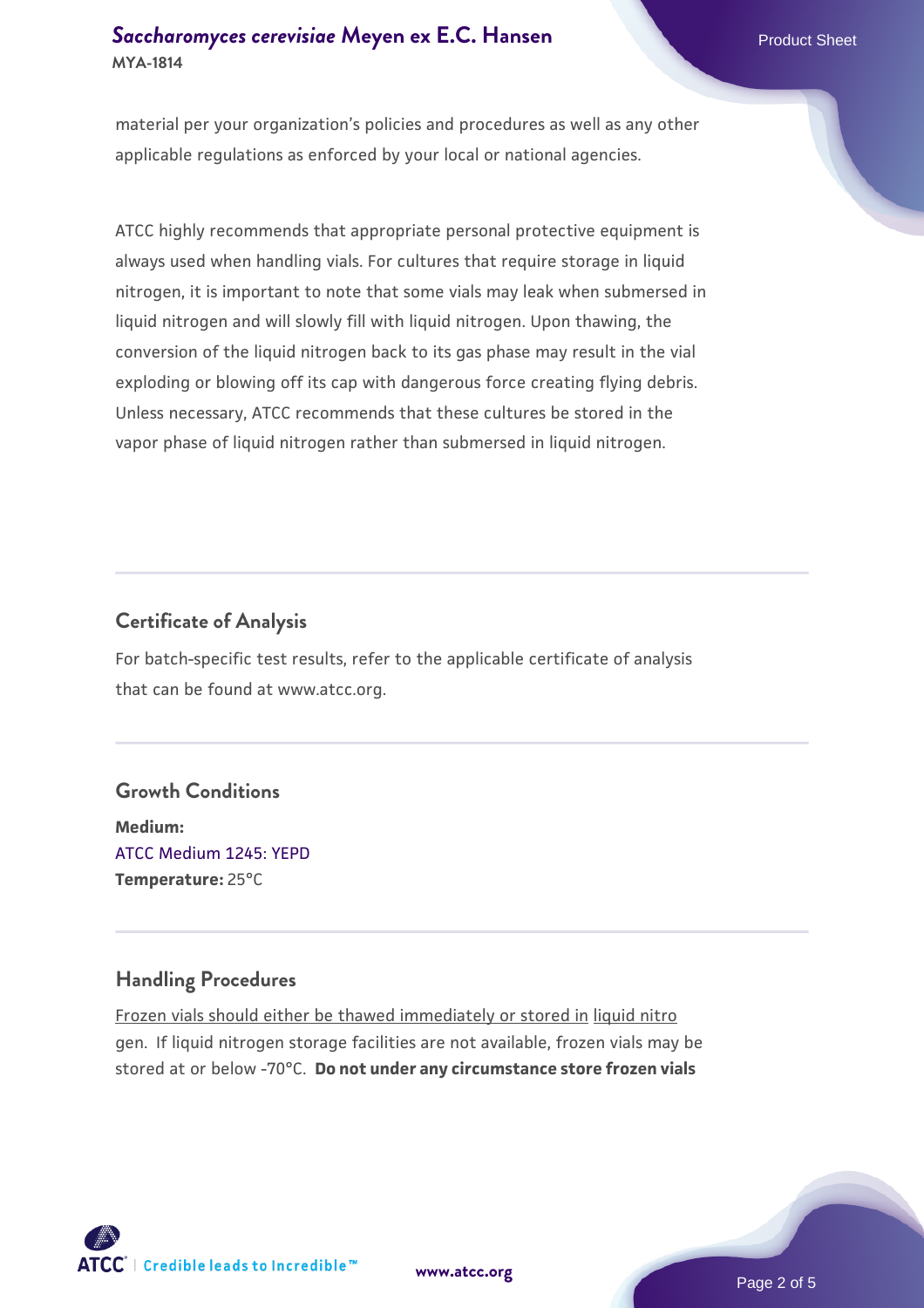#### **[Saccharomyces cerevisiae](https://www.atcc.org/products/mya-1814)** [Meyen ex E.C. Hansen](https://www.atcc.org/products/mya-1814) **MYA-1814**

**at refrigerator freezer temperatures (generally -20°C) for long-term storage.** Long-term storage of frozen material at this temperature will result in the death of the culture.

1. To thaw a frozen vial, place it at room temperature or in **30°C** water bath (not submerged), until just thawed (around **90 seconds**).

2. Immediately after thawing, aseptically transfer the culture into a test tube or plate with medium recommended.

3. Incubate the test tube or plate at the temperature recommended (**25- 28°C**).

# **Material Citation**

If use of this material results in a scientific publication, please cite the material in the following manner: *Saccharomyces cerevisiae* Meyen ex E.C. Hansen (ATCC MYA-1814)

#### **References**

References and other information relating to this material are available at www.atcc.org.

#### **Warranty**

The product is provided 'AS IS' and the viability of ATCC® products is warranted for 30 days from the date of shipment, provided that the customer has stored and handled the product according to the information included on the product information sheet, website, and Certificate of Analysis. For living cultures, ATCC lists the media formulation and reagents that have been found to be effective for the product. While other unspecified media and reagents may also produce satisfactory results, a



**[www.atcc.org](http://www.atcc.org)**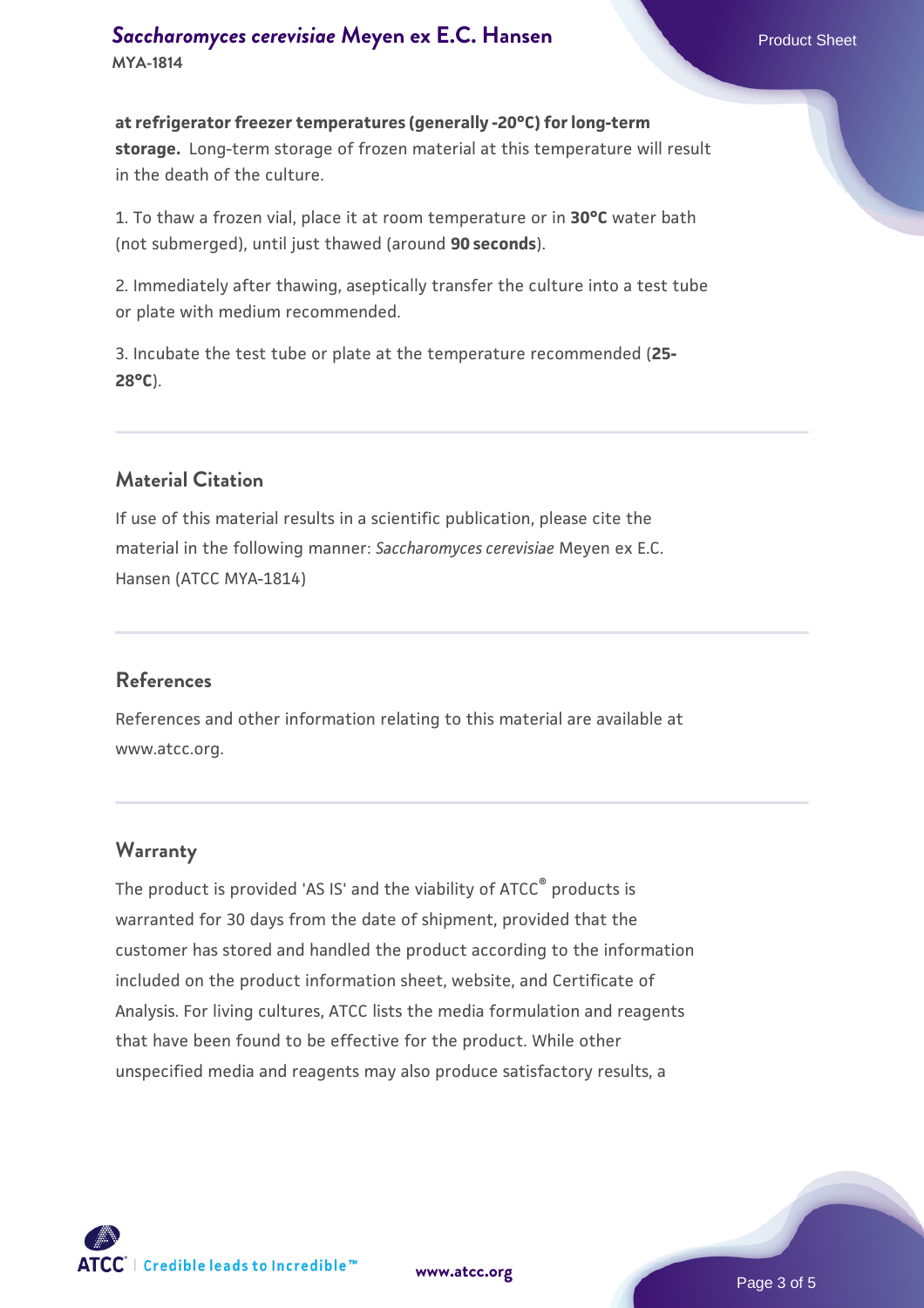#### **[Saccharomyces cerevisiae](https://www.atcc.org/products/mya-1814)** [Meyen ex E.C. Hansen](https://www.atcc.org/products/mya-1814) **MYA-1814**

change in the ATCC and/or depositor-recommended protocols may affect the recovery, growth, and/or function of the product. If an alternative medium formulation or reagent is used, the ATCC warranty for viability is no longer valid. Except as expressly set forth herein, no other warranties of any kind are provided, express or implied, including, but not limited to, any implied warranties of merchantability, fitness for a particular purpose, manufacture according to cGMP standards, typicality, safety, accuracy, and/or noninfringement.

#### **Disclaimers**

This product is intended for laboratory research use only. It is not intended for any animal or human therapeutic use, any human or animal consumption, or any diagnostic use. Any proposed commercial use is prohibited without a license from ATCC.

While ATCC uses reasonable efforts to include accurate and up-to-date information on this product sheet, ATCC makes no warranties or representations as to its accuracy. Citations from scientific literature and patents are provided for informational purposes only. ATCC does not warrant that such information has been confirmed to be accurate or complete and the customer bears the sole responsibility of confirming the accuracy and completeness of any such information.

This product is sent on the condition that the customer is responsible for and assumes all risk and responsibility in connection with the receipt, handling, storage, disposal, and use of the ATCC product including without limitation taking all appropriate safety and handling precautions to minimize health or environmental risk. As a condition of receiving the material, the customer agrees that any activity undertaken with the ATCC product and any progeny or modifications will be conducted in compliance with all applicable laws, regulations, and guidelines. This product is provided 'AS IS' with no representations or warranties whatsoever except as expressly set forth herein and in no event shall ATCC, its parents, subsidiaries, directors, officers, agents, employees, assigns, successors, and affiliates be liable for indirect,